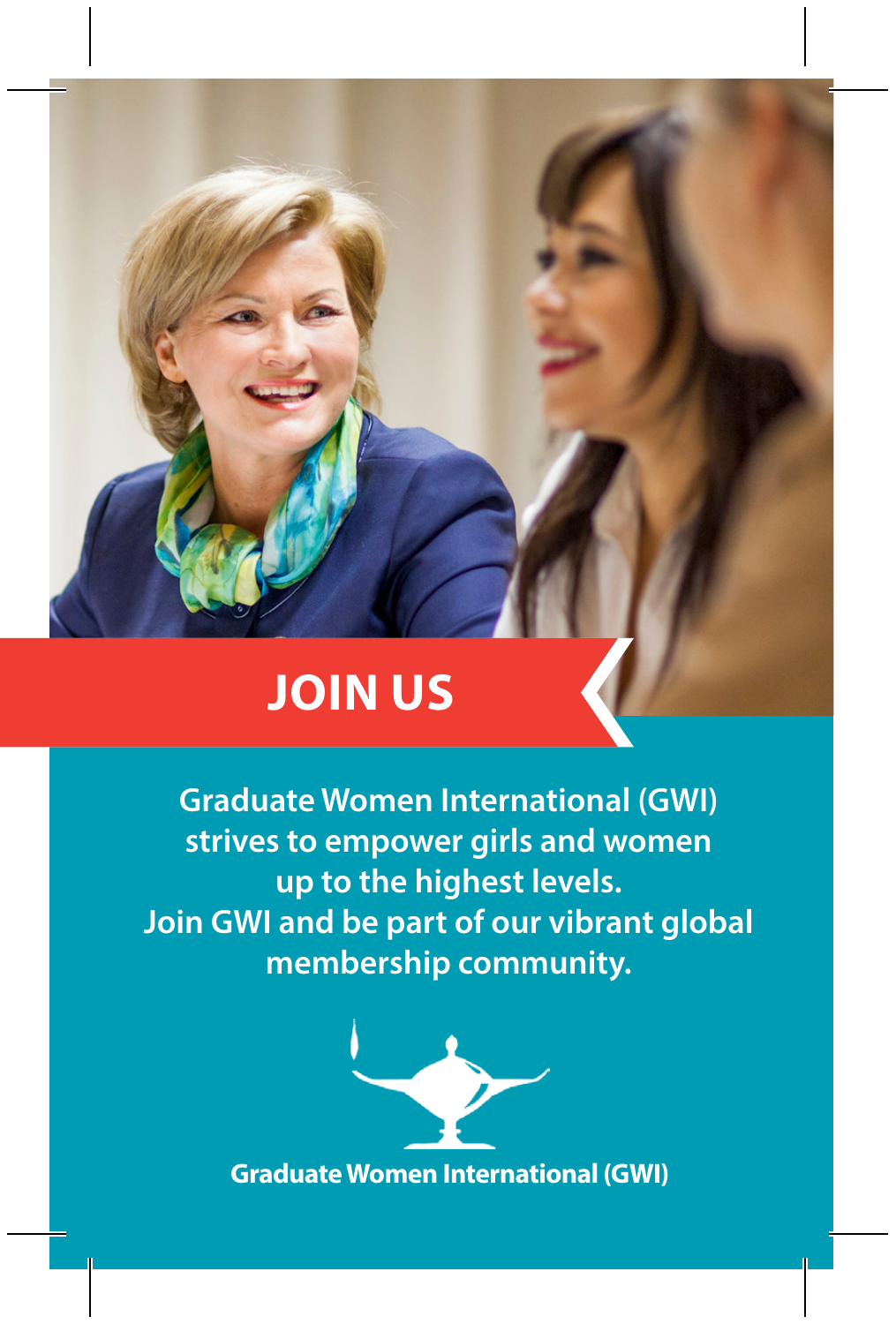## **GWI MEMBERSHIP OFFERS THE OPPORTUNITY TO:**

 $\mathbf$ **WOMEN'S EDUCATION MAKES IT A PILLAR IN ADDRESSING THE BARRIERS THAT PREVENT THE EMPOWERMENT OF** 

**GIRLS AND WOMEN.**





**Achieve** your potential with access to fellowship opportunities, training and workshops.



**Gain** knowledge and experience through conferences and seminars.



**Participate** in the global agenda on girls' and women's education and training.



**Make** a difference to girls and women worldwide.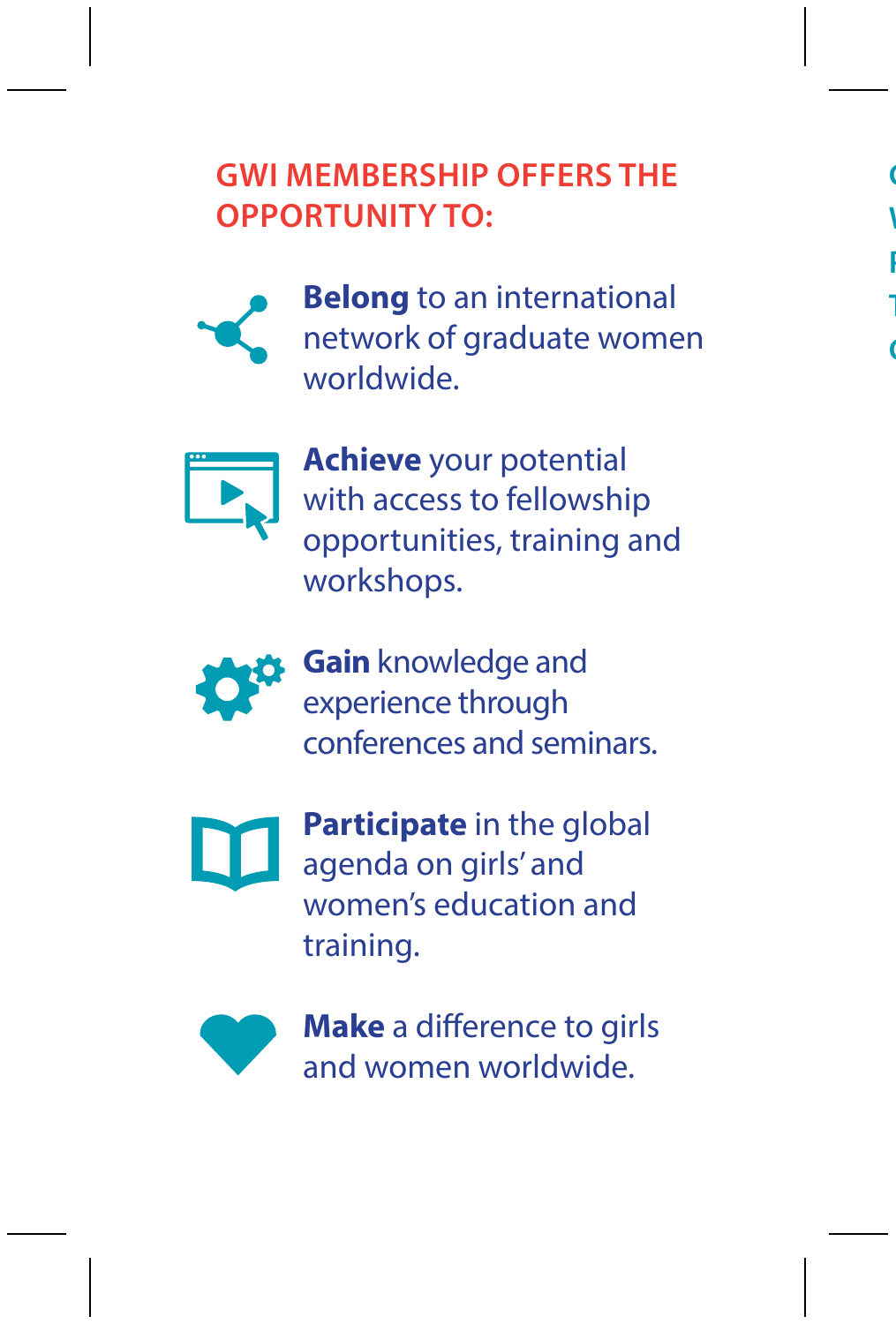**GWI'S LONG EXPERIENCE IN GIRLS' AND WOMEN'S EDUCATION MAKES IT A PILLAR IN ADDRESSING THE BARRIERS THAT PREVENT THE EMPOWERMENT OF GIRLS AND WOMEN.** 

- Over 55 national affiliates worldwide and representatives in over 80 countries.
- In special consultative status with the United Nations Economic and Social Council (ECOSOC) since 1947.
- In official relations with the United Nations Educational, Scientific and Cultural Organization (UNESCO) and the International Labour Organization.
- Member of the Disarmament and Non-Proliferation (DNP) Education Partnership.